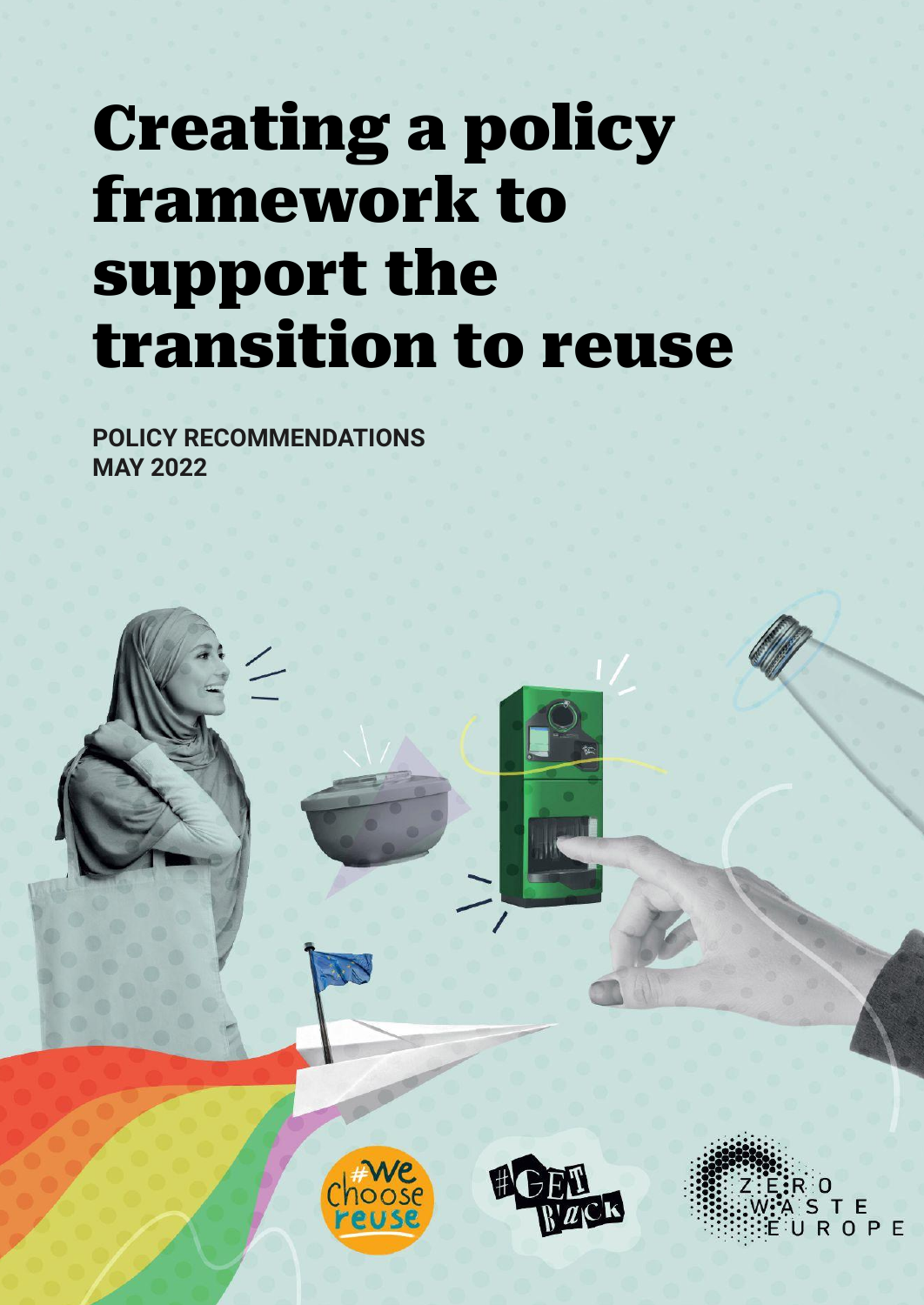# Contents

| <b>Credits</b>                                        | 02 |
|-------------------------------------------------------|----|
| <b>Project Partners</b>                               | 03 |
| Creating a policy framework to support the            |    |
| transition to reuse                                   | 04 |
| <b>Overarching reuse policies</b>                     | 06 |
| Setting a cap on single-use packaging                 | 06 |
| Introducing reuse targets                             | 06 |
| Economic incentives to support the transition         | 07 |
| Supporting reuse alternatives                         | 08 |
| Supporting the implementation of refill/reuse systems | 08 |
| Specific reuse policies per product category          | 09 |
| Take away food and drinks                             | 09 |
| Soft drinks, water, wine and beer                     | 11 |
| E-commerce packaging                                  | 12 |

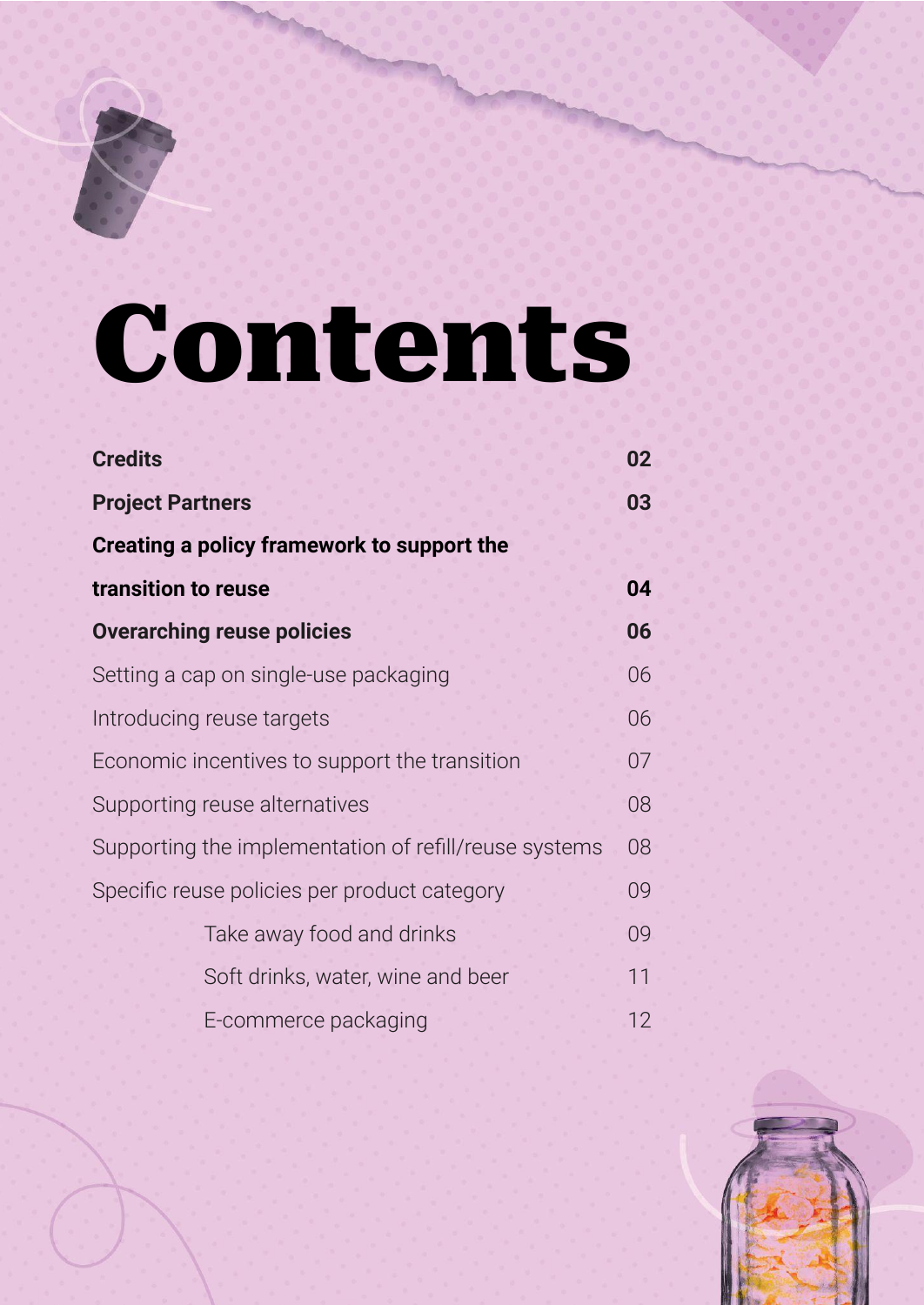## <span id="page-2-0"></span>Credits

#### Authors

Larissa Copello, Consumption & Production Campaigner, Zero Waste Europe (Belgium) [larissa@zerowasteeurope.eu](mailto:larissa@zerowasteeurope.eu)

Nathan Dufour, Consumption & Production Programme Coordinator, Zero Waste Europe (Belgium) [nathan@zerowasteeurope.eu](mailto:nathan@zerowasteeurope.eu)

Joan Marc Simon, Executive Director, Zero Waste Europe (Belgium)

#### Editor

Ana Oliveira, Communications Coordinator, Zero Waste Europe (Belgium)

#### Design and layout

Blush Create and Theresa Bonnici (Zero Waste Europe)

*Based on a study produced by José Potting (ed.), Bram Honig (Recycling Netwerk Benelux) & Jason Wilcox (Reloop) (Utrecht, February 2022) for Zero Waste Europe.*

This report has been produced by Zero Waste Europe (ZWE) within the framework of the ReuSe Vanguard Project (RSVP).

2

 $00000$ 

,,,,,,,

 $0.00000$ 

......  $000$ 

..........

 $0 - 0$  $\alpha$ 

 $\bullet\bullet\bullet\bullet$ 

 $@@@$ 

 $a \oplus a$ 

**COLLEGE** ith.

 $0.00000$ 

 $\circ$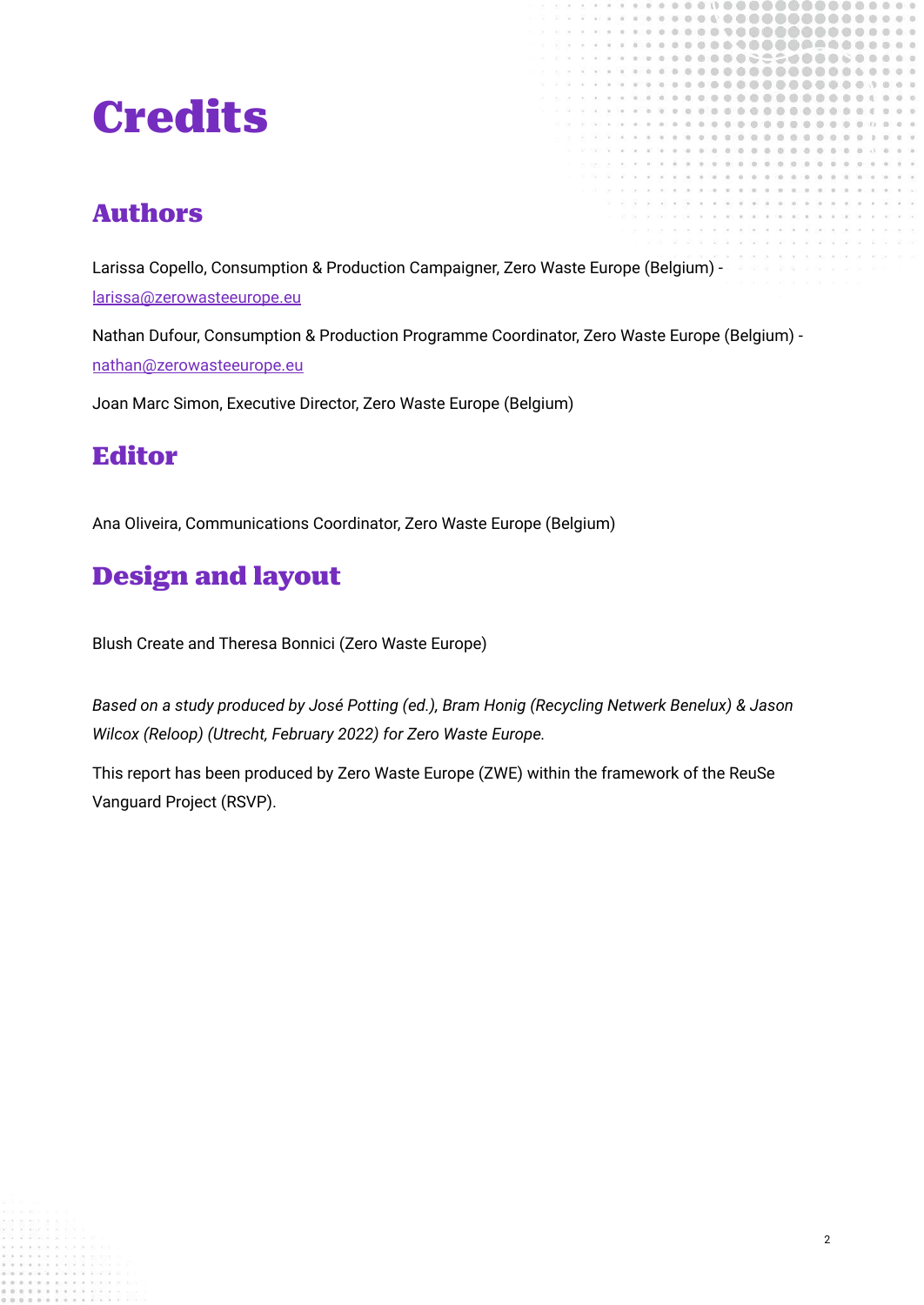#### <span id="page-3-0"></span>Project Partners





ø ö

 $\alpha$  $\circ$   $\circ$ 

**COL** 

 $\alpha$ 

 $\overline{\alpha}$  $\overline{\otimes}$ 

in. 富 **Cold**  $\alpha$  $\alpha$ **Star**  $\overline{a}$ 

ö **i** 

di:

 $\Delta$ 

 $00000000$ 

 $\alpha$ 

980 SS.  $\approx$ 

 $0 0 0 0 0 0 0 0 0 0$ 

,,,,,,,,,

............

 $0.0000000000000$ 

 $0.00000000000$ 

 $000000$ 

 $0000000$ 

ö  $\alpha$ 

 $-0000$ 

 $\alpha$ 

 $\overline{a}$ ö (B)

 $\overline{6}$ ä

**SO** 

 $\overline{a}$ 

i



**CAVIU** We build companies ( Deutsche Umwelthilfe









#### Funding

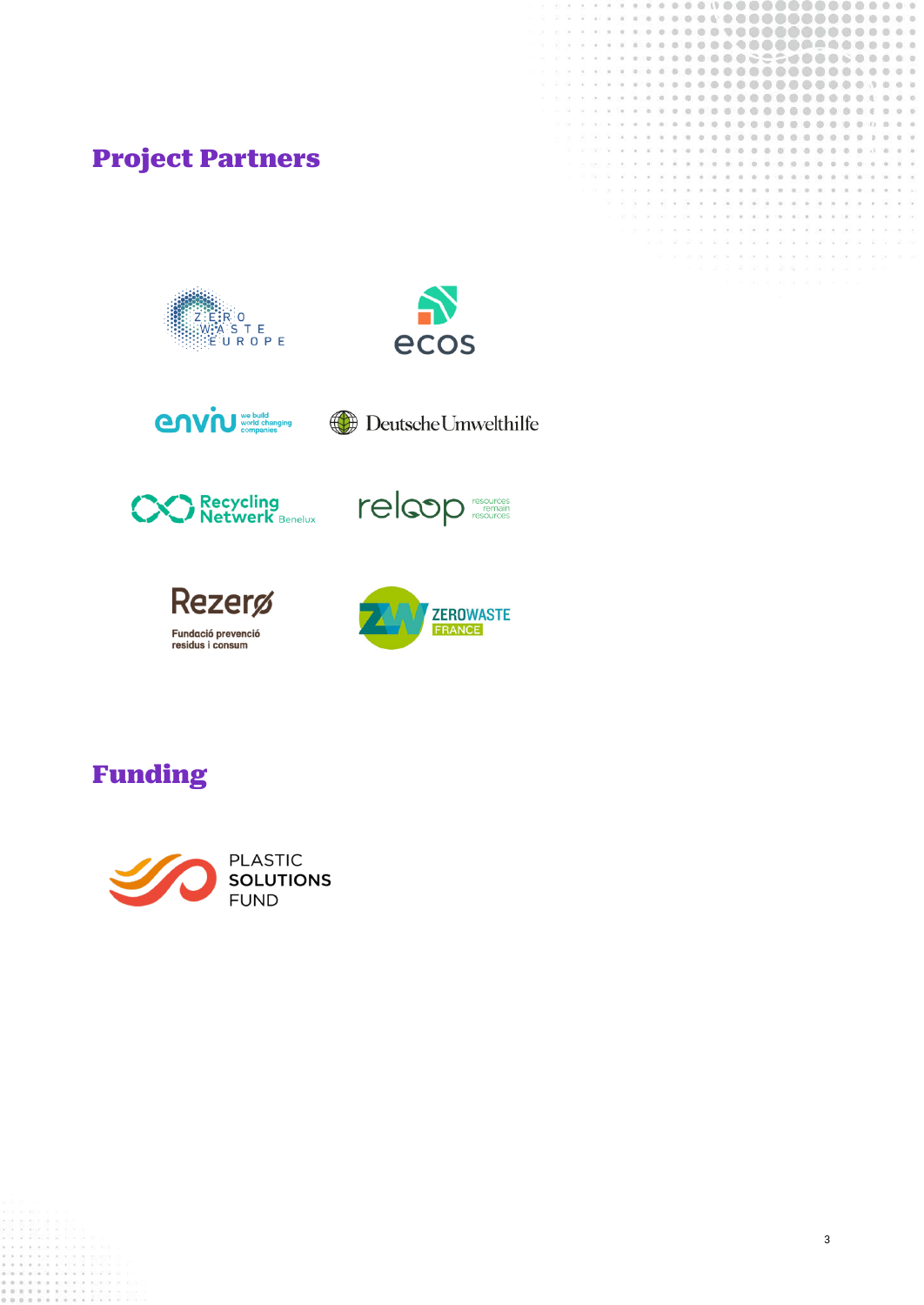### Creating a policy framework to support the transition to reuse

 $0.0$  $\overline{m}$ 

 $0.000029$ 

 $\alpha$ **i**  .......

.............

 $A A A A A A$  $0000000000$ 

53888

The disposable nature of most packaging used today responds to a rationale and logic that is likely to change in the coming decades. According to a study from the World Economic Forum, 10-70% of plastic packaging could shift from single-use to refillables by 2030,<sup>1</sup> and many retailers are already piloting or scaling up reusable packaging. Yet, the reality today is that the infrastructure to deliver and manage products is designed and optimised for single-use packaging.

Drawing from the findings and conclusions of the accompanied **Report: Making Europe Transition to Reusable Packaging<sup>2</sup>** ('hereinafter "the report"), **these policy recommendations aim to objectively guide European policy-makers on how to accelerate the transition to effective reuse systems; what is needed in terms of legislative framework; and from where we should start**.

The following key points are among the findings of the report:

● **The study has found that the packaging materials with higher energy use** - specifically single-use glass and aluminium - **are the ones with the greatest environmental impacts associated**. In other words, there is a strong correlation between the energy used for producing materials and the other environmental pressures for producing those materials. Although it is logical and necessary to address single-use plastics to tackle plastic pollution, we've been underestimating the impact of these other single-use materials and the unnecessary pollution they cause.

Special attention needs to be given to single-use glass, whose impact per litre is higher than for the other materials. In fact, consumption of single-use glass and related environmental impacts are massive vet not justified, since it is a material that is perfectly made/suited for reuse<sup>3</sup> under the right conditions.<sup>4</sup>

<sup>1</sup> World Economic Forum, Future of Reusable Consumption Models Platform for Shaping the Future of Consumption - Insight Report. July 2021. Available at: [www3.weforum.org/docs/WEF\\_IR\\_Future\\_of\\_Reusable\\_Consumption\\_2021.pdf](https://www3.weforum.org/docs/WEF_IR_Future_of_Reusable_Consumption_2021.pdf)

 $2$  Zero Waste Europe, Making Europe Transition to Reusable Packaging. Available at:

<sup>&</sup>lt;sup>3</sup> This is also confirmed by the findings of a previous study on the comparison between single-use and reusable packaging materials https://zerowasteeurope.eu/library/making-europe-transition-to-reusable-packaging

showing that single-use glass is the worst packaging format in terms of its overall environmental footprint, compared to other single-use material types. Further information is available at:

[www.zerowasteeurope.eu/library/executive-summary-reusable-vs-single-use-packaging](http://www.zerowasteeurope.eu/library/executive-summary-reusable-vs-single-use-packaging)

<sup>&</sup>lt;sup>4</sup> As per right conditions, it means that for reusable packaging systems to be efficient, a set of conditions need to be in place, such as: system infrastructure (e.g. drop-off networks, return logistics, washing facilities, redistribution, item tracking, incentive to return) under a well-managed pooling system, packaging design and durability (e.g. number of cycles, 'universal' designs), employee training, systems at scale, minimum viable population density, among others.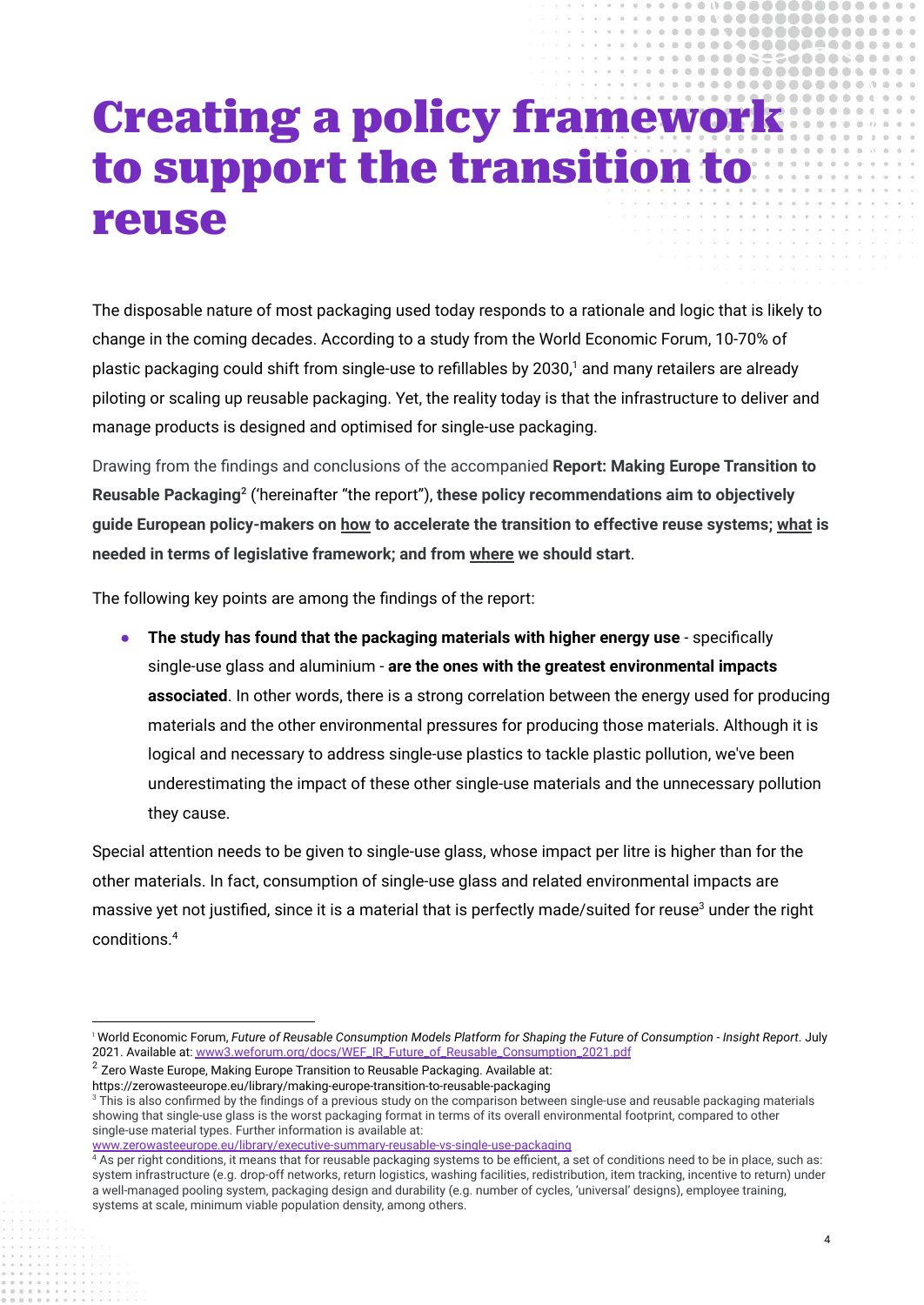● **Start with beverages, take-away food & drinks and e-Commerce packaging: These are market sectors that are already in route to deliver on reuse and offer the biggest potential to increase their reuse rates in the coming years**. These sectors include beverages (especially beer, wine, soda drinks, water), take-away food and drinks as well as e-Commerce. Developments in these sectors can create the conditions and infrastructure for other sectors to introduce reusable packaging systems in the future.

 $\alpha$ ö. ......

Therefore, the findings of the study suggest starting to legislate for these market segments in order to start building the necessary infrastructure, which over time could also be used to accommodate other packaging categories.

**The upcoming revision of the Packaging and Packaging Waste Directive is an opportunity for the EU to provide direction, vision, and legal certainty for the reintroduction of reusable packaging for these sectors by adopting the ambitious policy measures as illustrated hereafter**.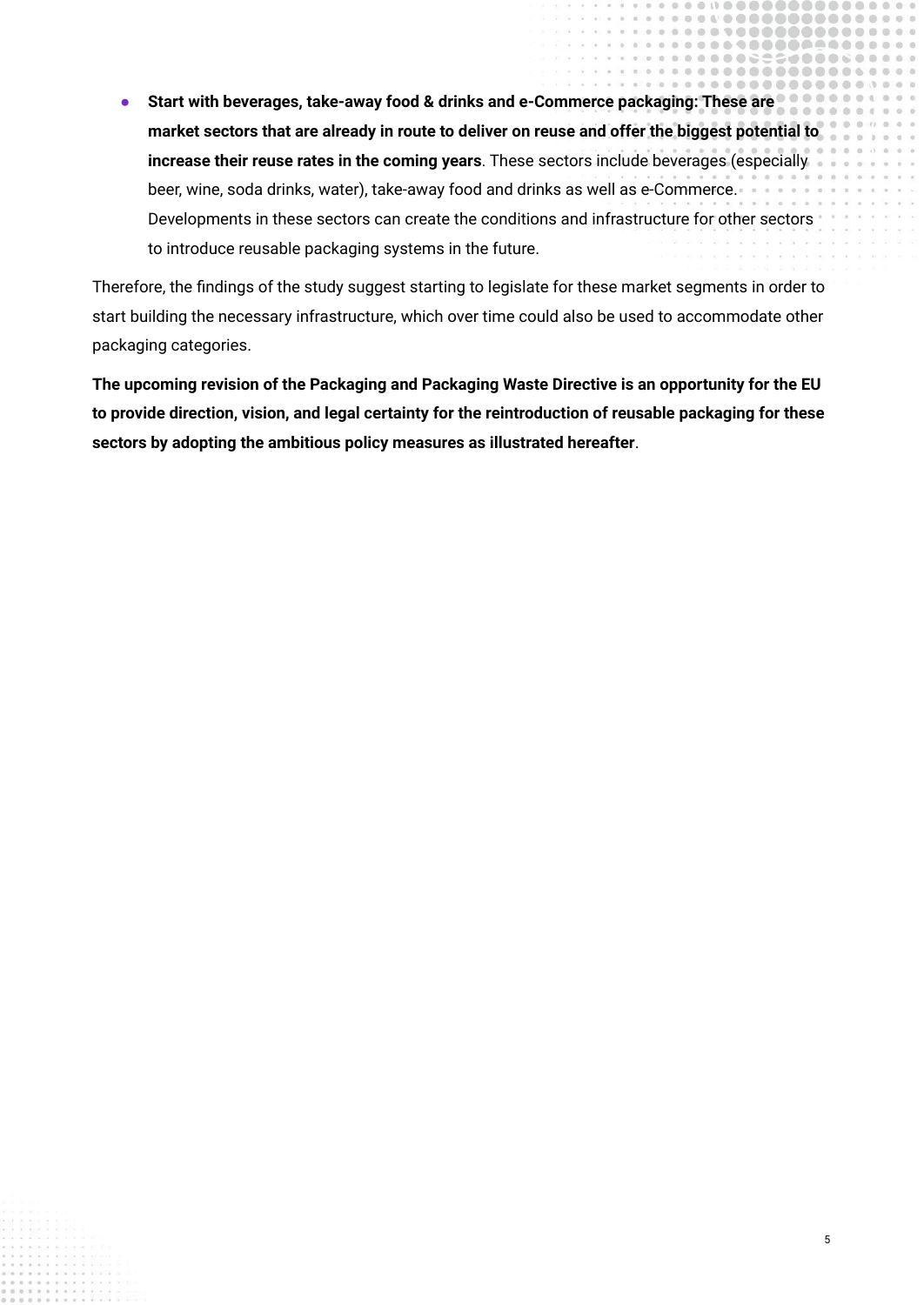## <span id="page-6-0"></span>Overarching reuse policies

 $a \oplus a$ 

 $0.0000000000$ 

,,,,,,,

 $0.0000000000$  $0.0000000$  $0.0000000$  $00$ and and

8000

#### <span id="page-6-1"></span>Setting a cap on single-use packaging

**● The use of single-use packaging for food, beverage, e-Commerce, and household care products should be reduced by 50% (by units) by 2030.**

A recent study<sup>5</sup> has shown that scaling up reusable food and beverage containers in the HORECA sector by 50% by 2030 can bring about the following savings:

- 27.1 million tonnes fewer resources used:
- 7 .4 billion cubic meters of water saved;
- $\circ$  2.6 million tonnes of CO<sub>2</sub> eq;
- 10.4 billion EUR in savings;

Likewise, scaling up reusable packaging in the household care sector by 50% by 2030 can bring about the following savings:

- 537,000 tonnes fewer resources used;
- 1.6 billion cubic meters of water saved;
- $\circ$  642,000 tonnes of CO<sub>2</sub> eq;
- 804 billion EUR in savings;

For the e-Commerce sector, scaling-up reusable packaging by 50% by 2030 can bring about the following savings:

- 250,000 tonnes fewer resources used;
- 1 billion cubic meters of water:
- $\circ$  429,000 tonnes of CO<sub>2</sub> eq.

#### <span id="page-6-2"></span>Introducing reuse targets

<sup>5</sup> Rethink Plastic Alliance, *Realising Reuse*. July 2021. Available at:

[rethinkplasticalliance.eu/wp-content/uploads/2021/07/Realising-Reuse-Final-report-July-2021.pdf](https://rethinkplasticalliance.eu/wp-content/uploads/2021/07/Realising-Reuse-Final-report-July-2021.pdf)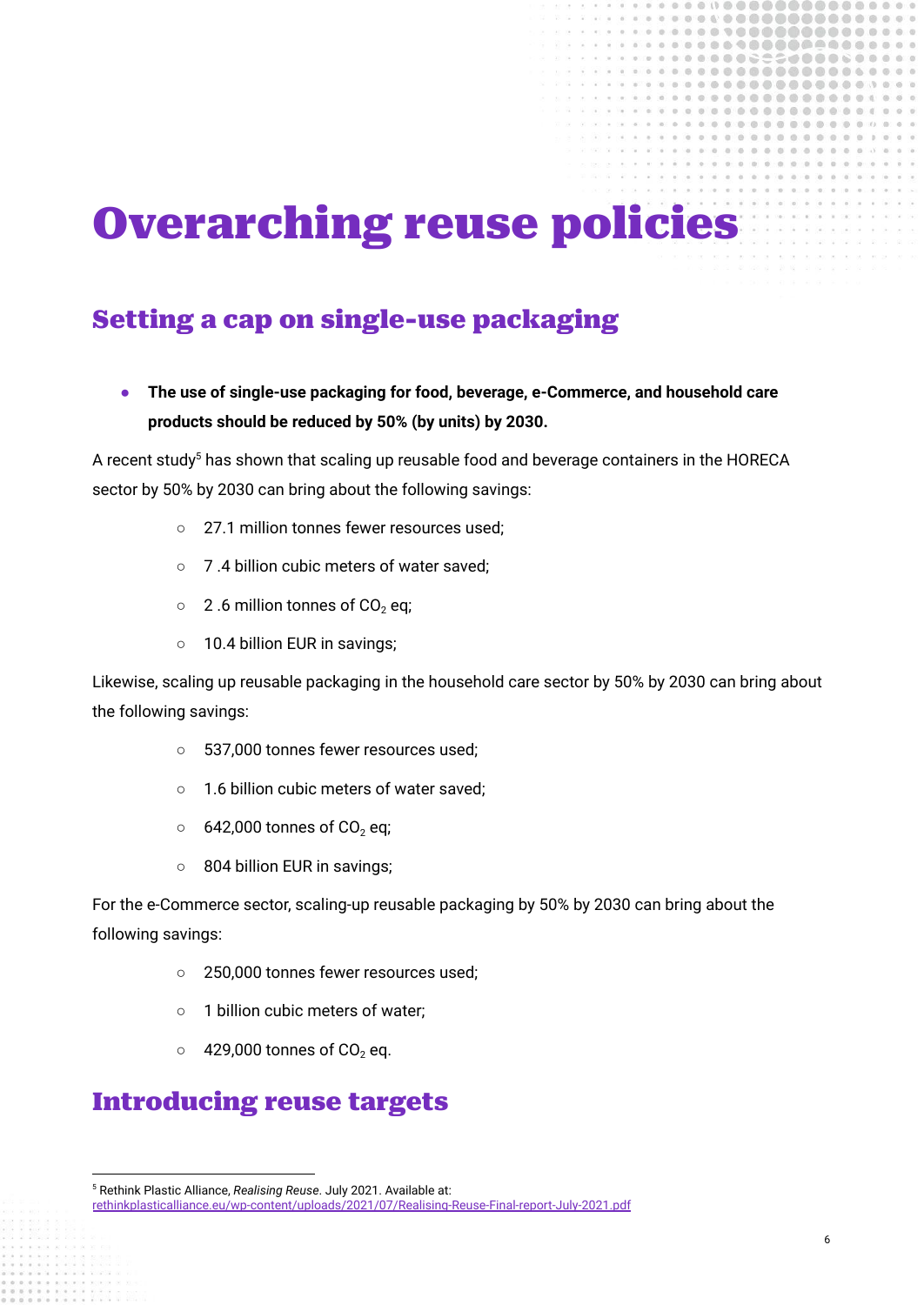**● Overall reuse target for all packaging placed on the EU market, thus sending a strong signal to all market sectors to kick-start the transition.**

 $0.01$ 

,,,,,,,, 

 $C = C$ 

**● Sector-specific reuse targets or dedicated targets per packaging type**

These sector-specific targets should be set at a higher level according to (i) their readiness to shift to reusable packaging, for instance those under which reuse systems infrastructure is already in route or already in place (e.g. beverage sector, take-away food and drinks, and e-Commerce); as well as (ii) their environmental footprint (e.g. market segments relying heavily on single-use glass) $6$ .

Reuse targets should be legally binding as it is already the case in Austria (reuse targets of 25% by 2025 and at least 30% by 2030 for beverage packaging), France (5% of all packaging to be reusable by 2023 and 10% by 2027), Germany (reuse target of 70% for beverage packaging), Romania (5% packaging to be reusable by 2020, plus a 5% annual increase until 2025), Portugal (30% of all packaging to be reusable by 2030) and Sweden (increase of reusable packaging by at least 20% by 2026 and by at least 30% by 2030). Also, targets should be accompanied with requirements for transparent monitoring and reporting, and enforcement mechanisms as well as guidance on how to set up well-managed pool systems.

#### <span id="page-7-0"></span>Economic incentives to support the transition:

**● Extended Producer Responsibility (EPR) schemes should dedicate a minimum of 10% of their budget to promote refillables and finance reuse infrastructure.**

So far, existing EPR schemes have served to partially fund the collection of some waste streams, but have had little to no success in pushing for better design of products. Therefore, in addition to the eco fee modulation that can enable the shift towards circular packaging and reward pioneering business models implementing reusable systems, a 'Fund for Change' to support this transition should also be created.

Due to the current lack of a level playing field with single-use packaging, raising revenues to create a 'Fund for Change' could ensure financial support for reusable systems to overcome barriers to entry such as capital investments for collection vehicles or washing facilities. They could also be used by municipalities and communities to invest in waste prevention/reuse local systems.

For instance, CITEO (the French PRO) dedicates part of its budget to meeting the 5% target of reusable packaging in accordance with the French Circular Economy Law.

**● Any single-use packaging should pay a minimum fee of 10 cents per unit.**

Placing a levy (visible on payment) on single-use packaging can help create a level playing field with reusable packaging, as today the former does not internalise its associated costs. Also, it could quickly incentivise businesses to seek alternatives and create demand for reuse systems.

<sup>6</sup> WeChooseReuse,, Setting effective reuse targets to serve the upscale of reusable packaging. April 2022. Available at: [https://rethinkplasticalliance.eu/wp-content/uploads/2022/04/WeChooseReuse\\_EffectiveTargets\\_def.pdf](https://rethinkplasticalliance.eu/wp-content/uploads/2022/04/WeChooseReuse_EffectiveTargets_def.pdf)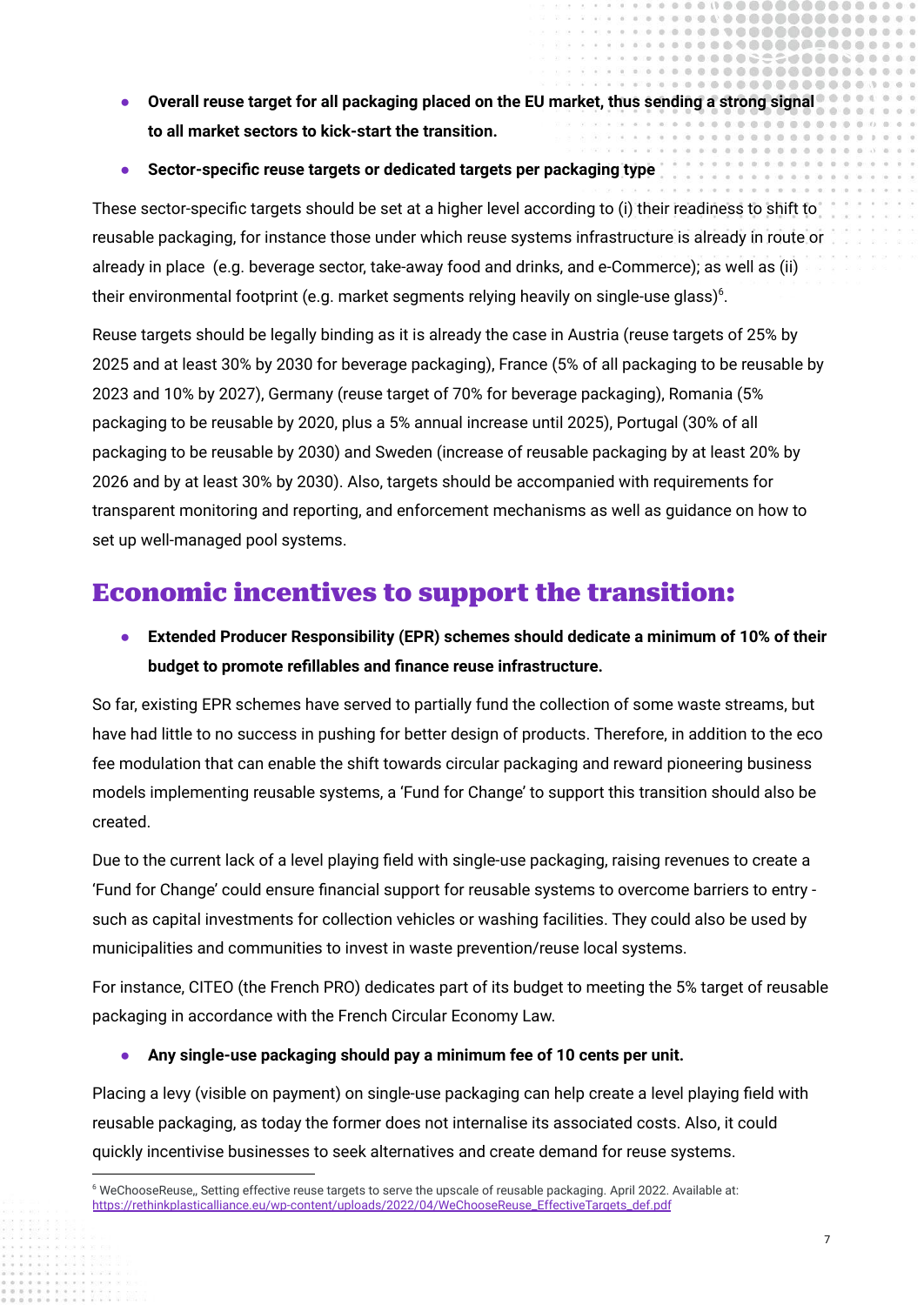For example, Estonia has set a minimum of €0.50 for single-use beverage cups and food containers to be paid by consumers at the point of sale. In parallel, the Estonian legislation has set an obligation to establishments to inform the availability or the acceptance of reusable containers.<sup>7</sup>

 $0.0000$ 

,,,,,,,,,,

 $\sum_{i=1}^{n} a_i$ 

#### <span id="page-8-0"></span>Supporting reuse alternatives:

- **● Large retailers should offer refillable options for food, beverage containers and household products.**
- **● Obligation to offer and take-back packaging: Any restaurant, cafe, or shop selling food or drinks to consume on the go should be obliged to offer refillable options and to take back the containers.**

It is important that the reusable packaging belongs to an effective pooling reuse system with take back logistics (see below about effective pool systems) and is linked to an incentive to return (e.g. deposit). Also the availability of reusable packaging options should be clearly indicated in the establishment and communicated to consumers. In addition, refillable options should not be a lot more expensive than the single-use packaging.

This is already the case in the Netherlands, $8$  where HORECA will have to offer a reusable alternative from 1 July 2023 onwards, and Estonia, under which any establishment will have to offer the consumer the opportunity to purchase food and beverage in reusable packaging by the end of 2023, and then fully switch to reusable packaging by the end of 2025.

**● Any retailer selling food, drinks, and non-hazardous cleaning products should accept that consumers bring their own container (dully washed packaging).**

#### <span id="page-8-1"></span>Supporting the implementation of refill/reuse systems

**● Encourage deposit-return schemes (DRS) for refill/reuse beyond beverage packaging.**

A common denominator to most successful collection systems is the presence of a deposit return scheme (DRS), which guarantees high return rates of the packaging.

If the EU wants to move towards a real circular economy that retains value by reusing materials over and over, uses recycling as a last resort and ensures that no waste is leaked into the environment, DRS should be implemented beyond one-way packaging to include reuse and refill and expanded to as many packaging categories as possible.

<sup>7</sup> Rethink Plastic Alliance, *Moving on From Single-Use Plastics: How is Europe Doing?*, July 2021. Available at: [rethinkplasticalliance.eu/wp-content/uploads/2021/06/SUP-Assessment-Design-final.pdf](https://rethinkplasticalliance.eu/wp-content/uploads/2021/06/SUP-Assessment-Design-final.pdf)

<sup>8</sup> Rijksoverheid, *Regeling kunststofproducten voor eenmalig gebruik*, March 2022. Available at:

[www.rijksoverheid.nl/documenten/regelingen/2022/03/29/bijlage-2a-ministeriele-regeling-kunststofproducten-voor-eenmalig-gebruik](https://www.rijksoverheid.nl/documenten/regelingen/2022/03/29/bijlage-2a-ministeriele-regeling-kunststofproducten-voor-eenmalig-gebruik)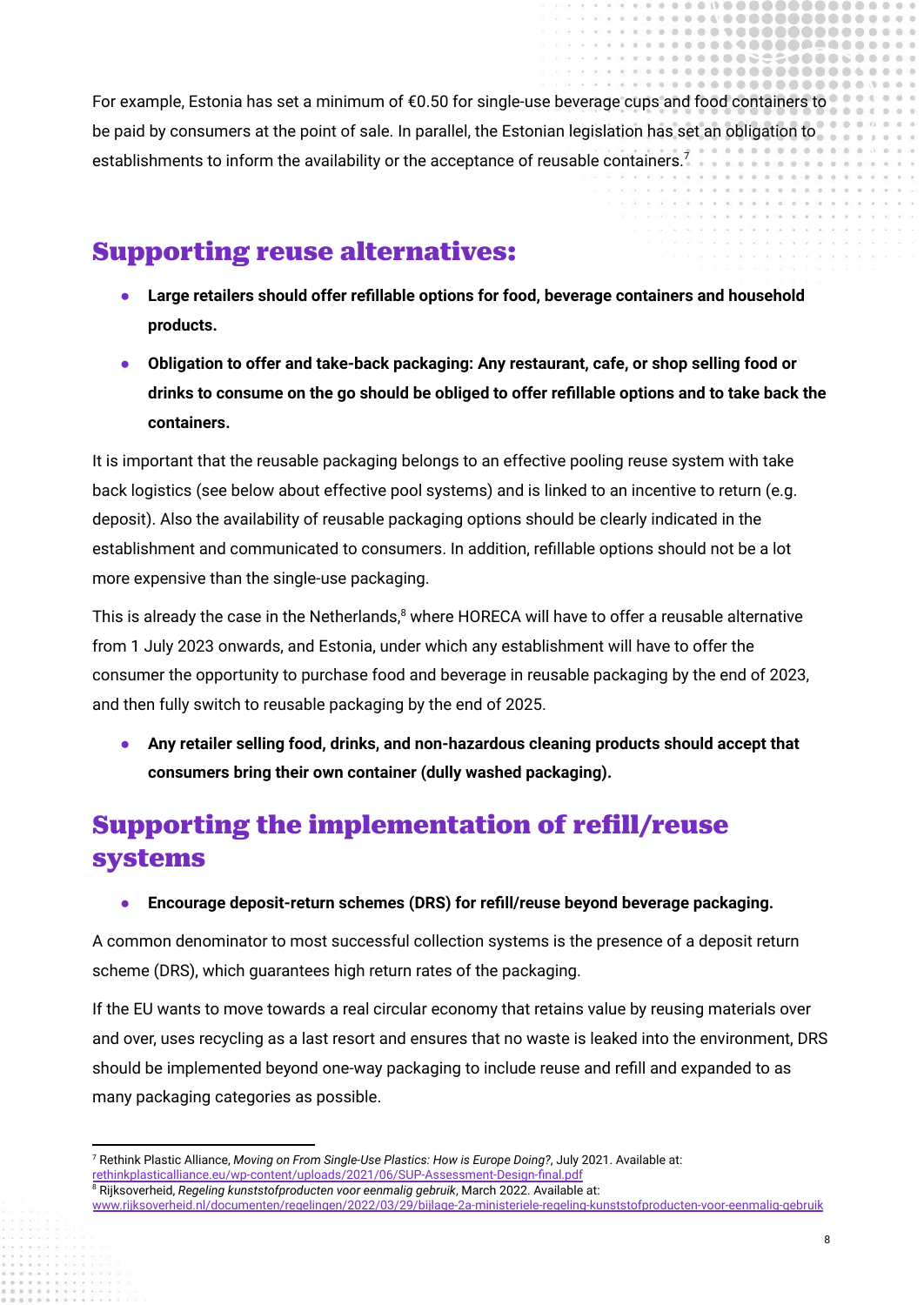A recent case study<sup>9</sup> on a refillable wine system in the region of Catalonia, Spain has found that DRS is the most effective way of guaranteeing the return of empty bottles to establishments by consumers far above other incentives. Specifically, the economic rewards registered an average return rate of between 2-22%, similar to the raffles (12-18%); whereas DRS achieved higher return rates (85-95%).

#### **● Define essential requirements for pool systems and provide guidelines on their set-up and operation.**

Well-managed pool systems are a key element for the success of reusable packaging. Providing guidelines about how they should be set-up and operated would save time and effort going forward.<sup>10</sup>

For instance, the German Genossenschaft Deutscher Brunnen (GDB) system for mineral water and soft drinks and VDF for juices are examples of well-managed effective pool systems in operation for decades. They are living proof of the importance of having well-established governance structures when achieving high performance in both economic and environmental terms.

● **Set general parameters for aligning standardising packaging design and return incentives across brands and companies in a way that enables sharing of container collection points, washing facilities, and logistics,** including a minimum number of cycles (re-uses), labelling, digital tags (QR codes), reuse symbols, among other product design requirements.

#### <span id="page-9-0"></span>Specific reuse policies per product category

#### <span id="page-9-1"></span>Take away food and drinks

**● By 2026, refillable alternatives to single-use packaging should be made available by any restaurant, cafe, or shop selling food or drinks to consume on the go.**

This initiative was already announced in the New Circular Economy Action Plan,<sup>11</sup> with an initiative to substitute single-use packaging, tableware, and cutlery with reusable products in food services would be proposed by the European Commission.

Some Member States have already established a legal obligation to offer reusable packaging alongside single-use options for take-away food and beverage containers, such as Germany, whose requirement will enter into force on 1 January 2023.<sup>12</sup>

**● By 2025, a levy on single-use packaging of at least €0.50 per packaging should be applied to every unit of single-use packaging. The money raised with the levy should be reinvested in reusable infrastructure ('Fund for Change'), as mentioned above.**

.....

. . . . . . . . . . . . . . . . .  $0.24$ 

,,,,,,,,,,

.......

 $\sum_{i=1}^{n} a_i$ 

ä

 $0.0000$ 

 $\alpha$ 

<sup>9</sup> Zero Waste Europe, *The Story of reWINE*. October 2021. Available at: [zerowasteeurope.eu/library/the-story-of-rewine](https://zerowasteeurope.eu/library/the-story-of-rewine/)

<sup>&</sup>quot; European Commission, Communication from the Commission to the European Parliament, the Council, the European Economic and Social Committee and the Committee of the Regions: A new Circular Economy Action Plan For a cleaner and more competitive Europe, p15. March 2020. Available at: [eur-lex.europa.eu/legal-content/EN/TXT/?qid=1583933814386&uri=COM:2020:98:FIN](https://eur-lex.europa.eu/legal-content/EN/TXT/?qid=1583933814386&uri=COM:2020:98:FIN) <sup>10</sup> Detailed information is provided in our policy briefing on the need to set essential criteria for setting up managed pool systems.

<sup>&</sup>lt;sup>12</sup> Bundesministerium der Justiz, §33 and §34. July [20217](https://www.gesetze-im-internet.de/verpackg/). Available at: [www.gesetze-im-internet.de/verpackg](https://www.gesetze-im-internet.de/verpackg/) -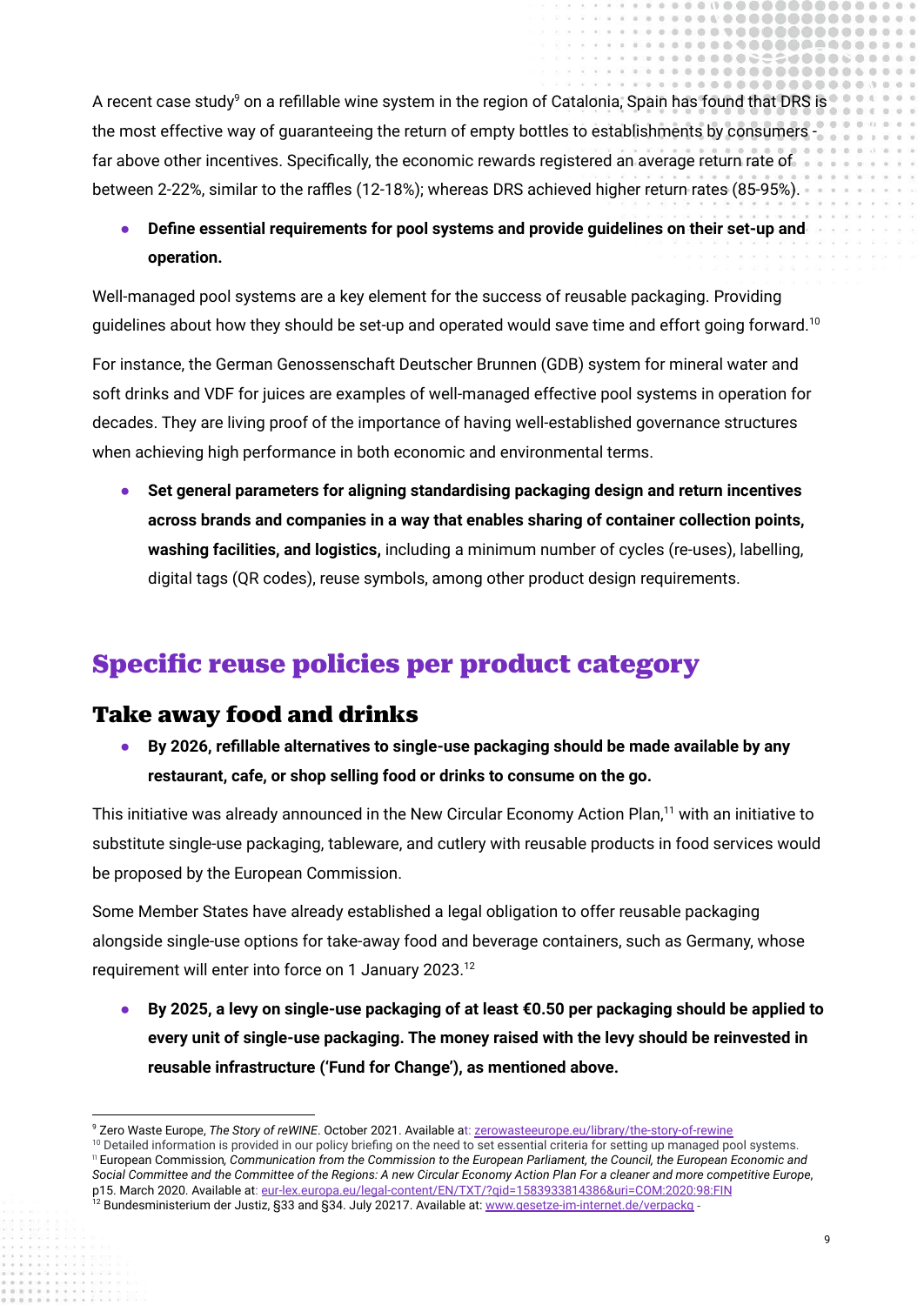While €0.50 per item seems high, it is imperative that the cost gap between reusables (which cover all their related costs), are competitive with single- use packaging (whose environmental burden is mostly externalised and cost communities excessive amounts of money from waste management). Without a proper levelling of the playing field, the transition to reuse will not happen quickly.

Along these lines, the Estonian Law has set a minimum cost for single-use cups and food containers of €0.50 from 2023. This is also happening at the local level in other EU Member States: for instance, the city of Tübingen (Germany), has announced the introduction of a municipal tax on single-use packaging for consumption on the go at the beginning of 2022.<sup>13</sup>

In Ireland, a "latte levy" was introduced as of 2022 to incentivise the consumption reduction of single-use cups. Levies should also be imposed on single-use food containers with a requirement to provide reusable food containers at large-scale public events.<sup>14</sup>

On the investment side, France has allocated €40 million towards reuse investments for 2021–2022 as part of their circular economy fund.<sup>15</sup>

#### **● By 2027, 75% (and by 2035, 90%) of the take-away food and drink containers should be in reusable and refillable packaging.**

Sweden has adopted a consumption reduction target of 50% by 2026 (compared to 2022 data) for food and beverage containers, and all suppliers must offer a reusable alternative.<sup>16</sup>

#### **● By 2027, 100% of eat-in food and beverages should be in reusable packaging.**

In this regard, the Estonian Law has also determined the availability of reusable packaging from 2023 onwards, and the phase-out of single-use packaging entirely by 2025. According to Estonian Law, local governments will also be required to ensure that reusable containers and cutlery are provided at public events as of 2023.<sup>17</sup>

In Greece, the law has set binding requirements for retailers to provide for reusable packaging and obligatory discounts for consumers who bring their own reusable packaging. These measures are applicable to the entire hospitality and retail sectors, and have been enforced since January 2022. Catering services are no longer allowed to use single-use plastic products.<sup>18</sup>

Ireland established a ban for restaurant use of disposable cups, with a provision for a full ban in the longer run.<sup>19</sup>

.....

. . . . . . . . . . . . . . . . .  $\cap$   $\supset$ 

,,,,,,,,,,

 $\sum_{i=1}^{n} a_i$ 

 $\overline{m}$ 

ă

 $0.06$ 

 $\alpha$ 

<sup>14</sup> Rethink Plastic Alliance, *Moving on From Single-Use Plastics: How is Europe Doing?*, July 2021. Available at: <sup>13</sup> CAPonLITTER, *The local packaging tax in Tübingen (Germany)*, Interreg Europe. October 2020. Available at: [www.interregeurope.eu/caponlitter/news/news-article/10114/the-local-packaging-tax-in-tuebingen-germany](https://www.interregeurope.eu/caponlitter/news/news-article/10114/the-local-packaging-tax-in-tuebingen-germany/)

[rethinkplasticalliance.eu/wp-content/uploads/2021/06/SUP-Assessment-Design-final.pdf](https://rethinkplasticalliance.eu/wp-content/uploads/2021/06/SUP-Assessment-Design-final.pdf)

<sup>&</sup>lt;sup>15</sup> Republique Francaise, Décret n° 2021-517 du 29 avril 2021 relatif aux objectifs de réduction, de réutilisation et de réemploi, et de recyclage des emballages en plastique à usage unique pour la période 2021-2025, April 2021. Available at: [www.legifrance.gouv.fr/loda/id/JORFTEXT000043458675](https://www.legifrance.gouv.fr/loda/id/JORFTEXT000043458675)

<sup>16</sup> Rethink Plastic Alliance, *Moving on From Single-Use Plastics: How is Europe Doing?*, July 2021. Available at:

[rethinkplasticalliance.eu/wp-content/uploads/2021/06/SUP-Assessment-Design-final.pdf](https://rethinkplasticalliance.eu/wp-content/uploads/2021/06/SUP-Assessment-Design-final.pdf)

*<sup>17</sup> Ibid.*

<sup>19</sup> *Ibid.* 18 *Ibid*.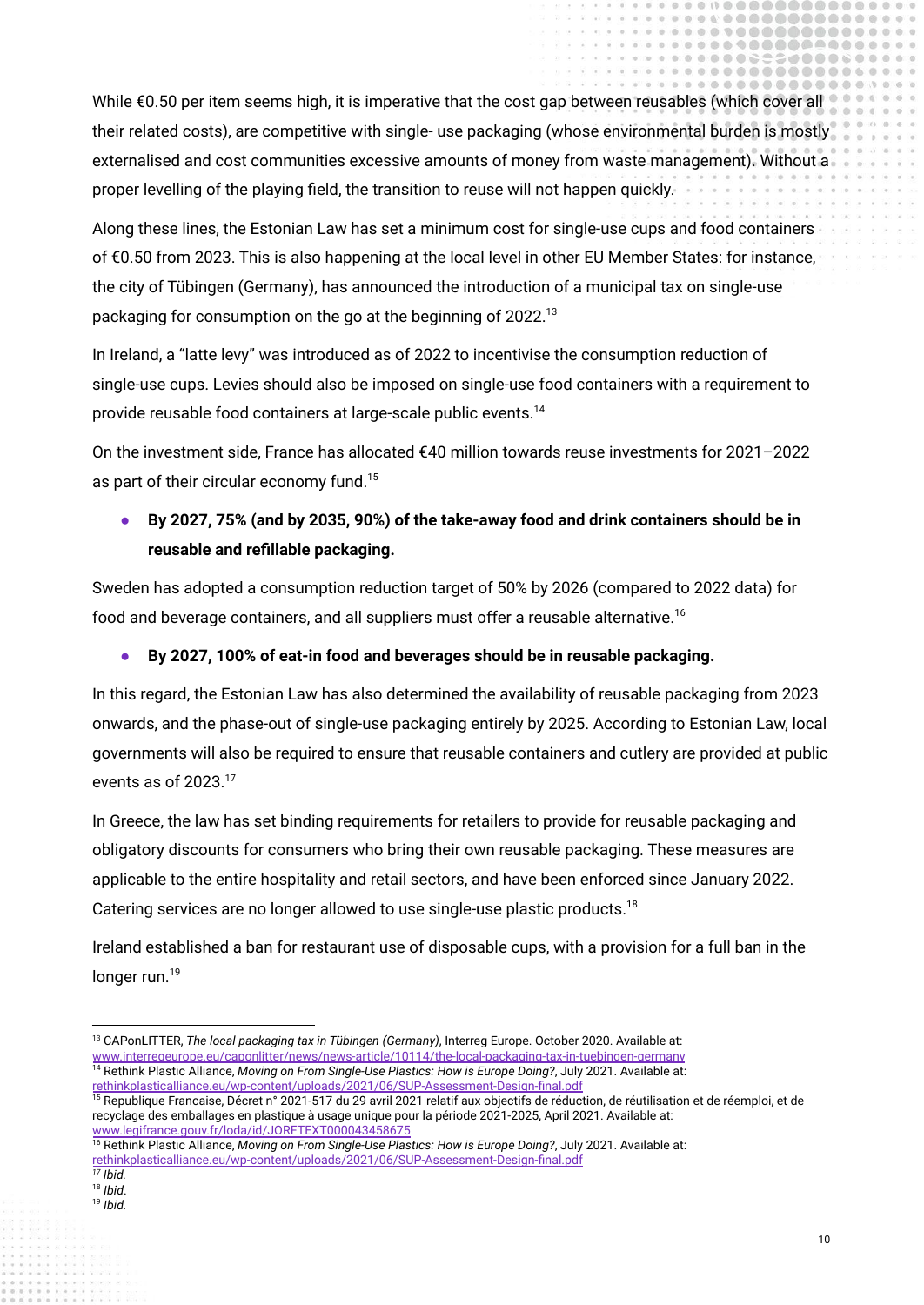In the Netherlands<sup>20</sup>, single-use plastic cups, containers, and tableware will no longer be allowed in restaurants, events or offices as of 2024. Therefore, reusables will be obligated by 2024 for in house consumption for food and beverages. The regulations distinguish between on-site and on-the-go consumption. For on-site consumption, reusable tableware is to be used, with only care facilities exempt. For on-the-go and take-away consumption, an amount will have to be paid for the single-use plastic cup and container in addition to the price of the coffee or meal from July 2023. This also applies to paper cups that have a plastic layer, as well as plastic packaging available in supermarkets that resembles to-go packaging.

#### <span id="page-11-0"></span>Soft drinks, water, wine and beer

- **● By 2030, the HORECA sector should sell the following rate of refillable packaging:**
	- Beer: 80%
	- Soft drinks: 70%
	- Bottled water: 70%
	- $\circ$  Wine and sparkling wine (including champagne, cava, spumante, etc): 50%
- **● By 2030, the retail sector should sell 60% of the overall beverage packaging in refillable packaging.**
- **● By 2027, there should be an obligation to use hydrosoluble glues and labels (in order to ease washing up processes and reduce the pollution caused by microplastics).**
- **● By 2027, there should be an obligation to implement DRS for refillable packaging for soft drinks, water, wine, and beer.**

Spain has drafted a national decree<sup>21</sup> for the adoption of beverage reuse quotas in the HORECA sector for water, beer, juices, and soft drinks; as well as a general beverage packaging reuse target for domestic consumption.

In Greece, a provision of public water taps has been made mandatory in all municipal athletic centres and playgrounds (since July 2021) to reduce the consumption of bottled water.<sup>22</sup>

Last year, Austria announced the adoption of binding refillable targets in their Waste Management Act<sup>23</sup> by mandating a beverage reuse quota of 25% by 2025 for specific market sectors.

[www.kunststoffweb.de/branchen-news/niederlande\\_verbot\\_von\\_einweg-bechern\\_und\\_-verpackungen\\_t250008](https://www.kunststoffweb.de/branchen-news/niederlande_verbot_von_einweg-bechern_und_-verpackungen_t250008)

.....

,,,,,,,,,,  $0<0$ 

**COOOOC**  $A A A$ . . . . .

 $0.01$ 

 $0.06$ 

<sup>20</sup> Kuntsoffweb, *Niederlande: Verbot von Einweg-Bechern und -Verpackungen*, April 2022. Available at:

<sup>21</sup> Ministerio para la transicion ecologica y el reto demografico, *Proyecto de real decreto, de envases y residuos de envases,* September 2021. Available at:

<sup>22</sup> Rethink Plastic Alliance, *Moving on From Single-Use Plastics: How is Europe Doing?*, July 2021. Available at: [www.miteco.gob.es/es/calidad-y-evaluacion-ambiental/participacion-publica/210927proyectorddeenvases\\_tcm30-531124.pdf](https://www.miteco.gob.es/es/calidad-y-evaluacion-ambiental/participacion-publica/210927proyectorddeenvases_tcm30-531124.pdf)

[rethinkplasticalliance.eu/wp-content/uploads/2021/06/SUP-Assessment-Design-final.pdf](https://rethinkplasticalliance.eu/wp-content/uploads/2021/06/SUP-Assessment-Design-final.pdf)

<sup>23</sup> Rechtsinformationssystem Des Bundes, *Bundesrecht konsolidiert: Gesamte Rechtsvorschrift für Abfallwirtschaftsgesetz 2002, Fassung vom 30.03.2022*, March 2022. Available at:

[www.ris.bka.gv.at/GeltendeFassung.wxe?Abfrage=Bundesnormen&Gesetzesnummer=20002086](https://www.ris.bka.gv.at/GeltendeFassung.wxe?Abfrage=Bundesnormen&Gesetzesnummer=20002086)